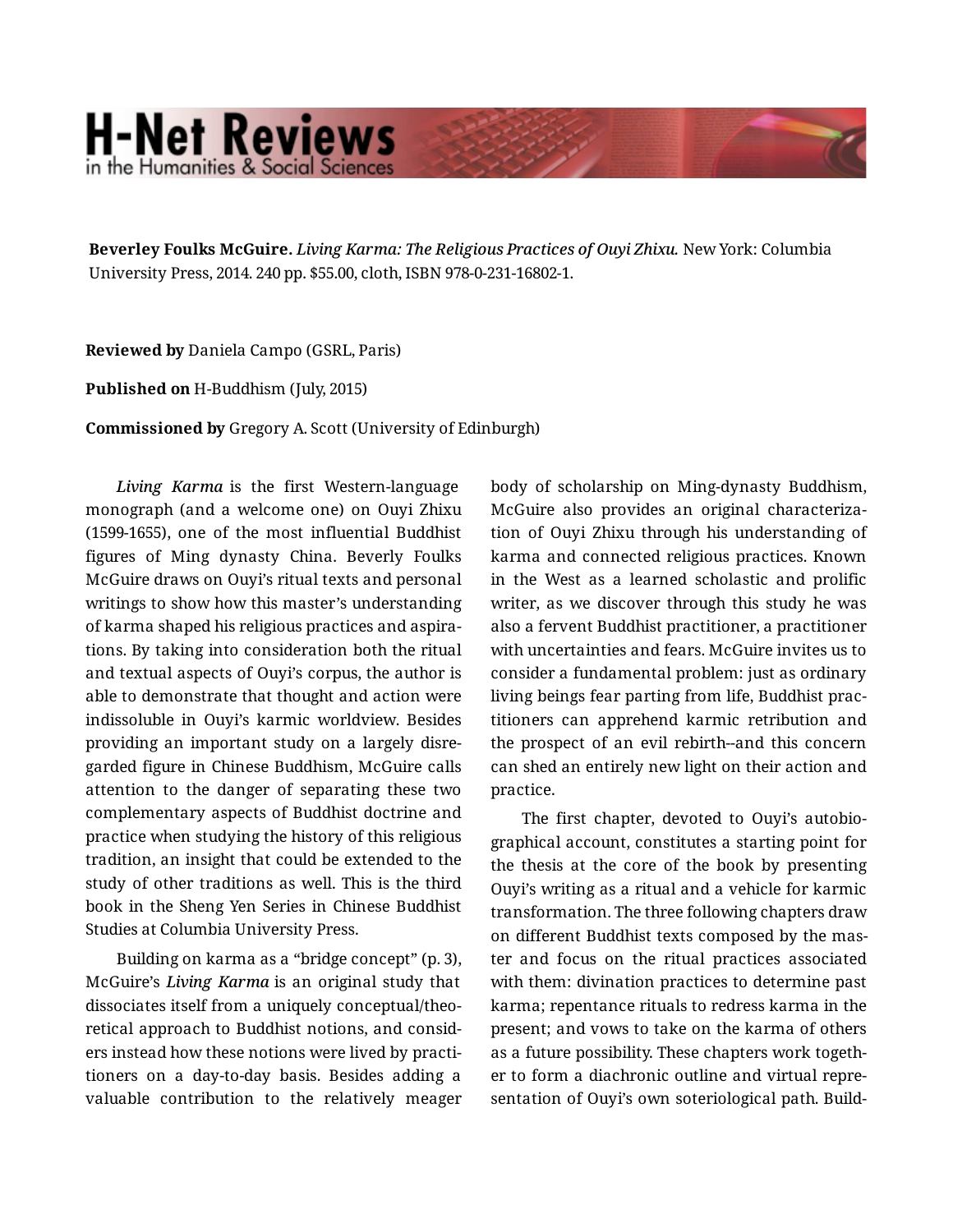ing upon Ouyi's view that writing is a vehicle for karmic transformation, the fifth and last chapter identifies the master's body as the very site of this transformation.

In chapter 1, "Karma as a Narrative Device in Ouyi's Autobiography," McGuire outlines Ouyi's nonsectarian stance as it appears in his autobiog‐ raphy (an English translation of this text is provid‐ ed in the appendix). Despite having been appropri‐ ated by later biographers--and portrayed by schol‐ ars--as a master within specific Buddhist tradi‐ tions, Ouyi's account of his own life is both an affir‐ mation of his own inclusive religiosity and a mes‐ sage of nonsectarianism to his future readers. In the very beginning of his autobiography, Ouyi de‐ clares himself to be "a recluse from China" and dis‐ sociates himself from any specific institution of his day. Advocacy of a broader religiosity further emerges from his recounting of a religious educa‐ tion and enlightenment experiences in both Con‐ fucian and Buddhist traditions, and from promi‐ nent autobiographical themes identified by McGuire as death, dreams, and divination. A list of works read and composed by Ouyi that appears at the end of his autobiography, reinforces the argu‐ ment that he was interested and versed in many different Buddhist traditions. As McGuire shows, Ouyi saw himself as part of an inclusive, imagined community that spanned in time from to Sakya‐ muni to Dizang 地藏, and in meaning from Confu‐ cianism to diverse Buddhist traditions (Tiantai  $\pm$ 台, Chan 禪, Vinaya 律, Pure Land 淨土). Instead of positioning himself within one religious institution of his time, this master envisioned a "vertical" in‐ tertextual tradition where reading, and particular‐ ly writing, were means of spiritual cultivation. Al‐ though McGuire's interpretation of Ouyi's autobi‐ ography as a nonsectarian stance is very convinc‐ ing, this is in my opinion the only chapter where the thematic nexus with karma appears a bit un‐ clear. Reading and writing are certainly envi‐ sioned by Ouyi as rituals and vehicles for karmic transformation, as the author suggests, and this master is likely not unique in that. Nevertheless,

the reading of karma as a "narrative device" in his autobiography, and the notion that "in Ouyi's auto‐ biography, his karmic activity largely consists of an engagements with texts" (p. 35) seems to me to be too much of an imposition, perhaps intended to help integrate this chapter into the overall struc‐ ture of the book.

In chapter 2, "Divination as a Karmic Diagnos‐ tic," McGuire explores Ouyi's conception of divina‐ tion practices, especially drawing lots (*jiu* 鬮), as a diagnostic tool for determining his past evil kar‐ ma. The sources considered in this chapter are Ouyi's commentaries on both the *Zhouyi* 周易 and the Chinese apocryphal work *The Divination Sutra* 占察善惡業報經, as well as the ritual that he de‐ signed in response to the latter. Three key notions that will be further developed in the following chapters make their appearance here in McGuire's analysis of Ouyi's divination texts and practices: his "organic" (that is, malleable), rather than mechanistic, understanding of karma; the impor‐ tance of regret (*hui* 悔) as a means of instilling humility in the practitioner and breaking attach‐ ments to the self; and the role played by "sympa‐ thetic resonance" (*ganying* 感應) in soliciting the salvific mercy of Buddhas and bodhisattvas. At this point in the book, the rationale underlying Ouyi's manifold religious practices is made appar‐ ent: the eminent Buddhist master is especially con‐ cerned by the uncertainty of his own karma. Nev‐ ertheless, the reasons leading to such an obsessive preoccupation--that is, the transgressions commit‐ ted by Ouyi--are not stated or developed by the au‐ thor in this section; rather, they are dispersed throughout the book, and their complexity will only become apparent as one works through the chapters. Such transgressions include: Ouyi is re‐ sponsible for having abandoned his mother and having become a cleric; he is concerned about the validity of his precepts, which he received in front of the image of a monk (Zhuhong 祩宏) rather than of the Buddha; he is guilty of one the gravest viola‐ tions of the Vinaya for having slandered the Three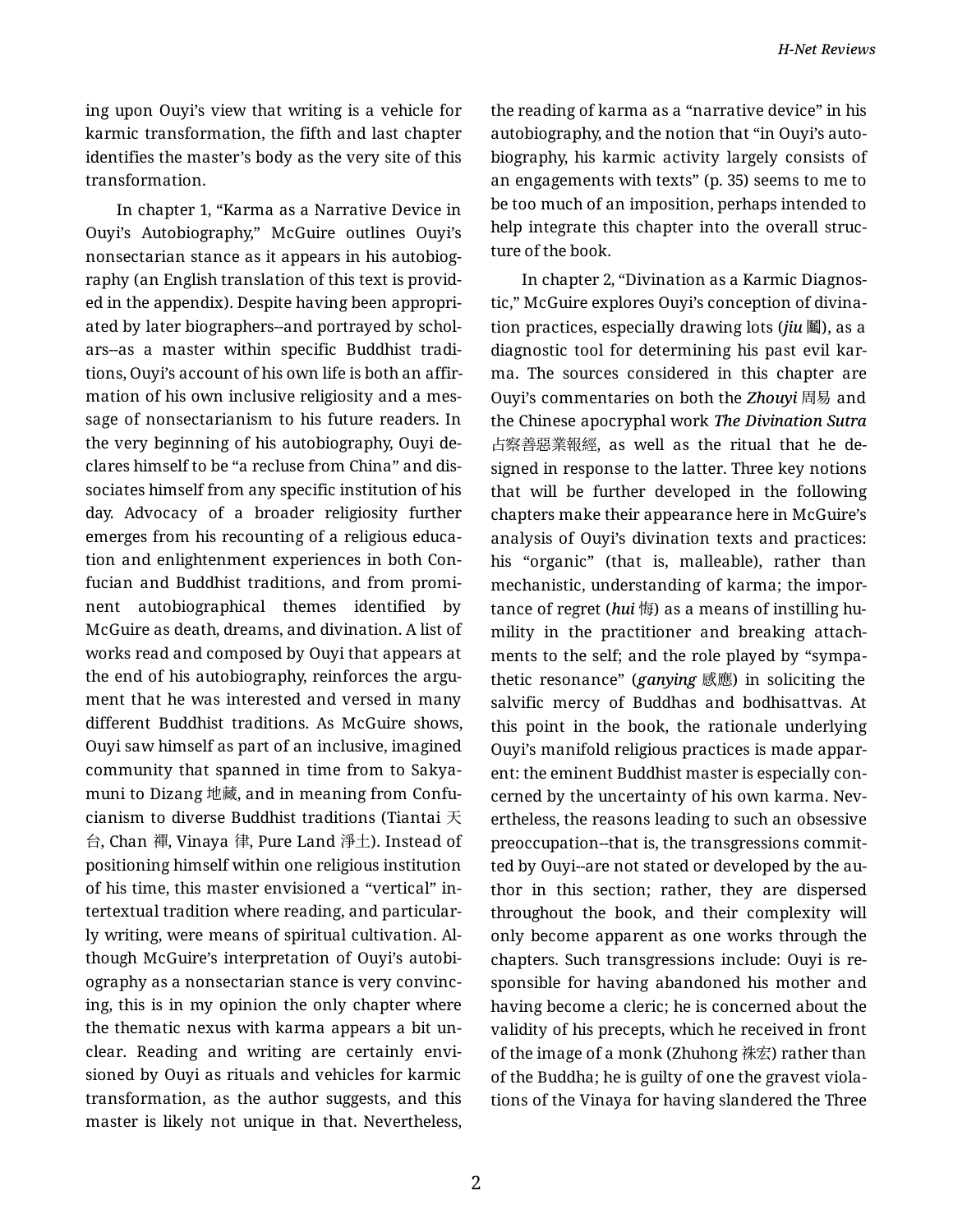Jewels in his youth as a follower of the Neo-Confu‐ cian Cheng-Zhu school; he admits inability to up‐ hold the monastic precepts for drinking, eating meat, having wet dreams, and lying. This last set of transgressions is not developed at all, and might have deserved further attention. In any case, these are only minor imperfections of a fascinating book.

In chapter 3, "Repentance Rituals for Eliminat‐ ing Karma," McGuire describes protocols for re‐ pentance rituals (*chanhui* 懺悔) outlined in three different texts composed by Ouyi: one text cen‐ tered on the bodhisattva Dizang, and two based on brief passages from the *Divination Sutra* and from another Chinese apocryphal text, the *Sutra of the Brahma's net* 梵網經. McGuire highlights the way in which Ouyi adapted repentance rituals to his own concern of eliminating fixed karma, through elab‐ orating on the structure and features of Tiantai re‐ pentance. The master deemed repentance neces‐ sary to any spiritual achievement, and particularly to redress present karma; at the same time, he was convinced of the impossibility to fully over‐ come one's karma without external help. Ouyi at‐ tributed his inability to progress on the Buddhist path to ineluctable (or fixed) karma created by having disparaged the Three Jewels in his youth, and suggested that karmic effects deriving from major violations of the precepts cannot be undone by the practitioner alone. Thus, he designed repen‐ tance rituals intended to solicit a decisive inter‐ vention on the part of Buddhas and bodhisattvas. The practitioner is to perform these rituals alone or in small groups; he must cultivate a deep sense of shame, regret, and devotion in order to stimu‐ late a merciful response (*ganying* 感應) especially from Dizang, the bodhisattva capable of erasing karma in the most exceptional cases. Guided by McGuire's skillful analysis, it is in this chapter es‐ pecially that we see Ouyi's creative approach to the functioning of karma, his confidence in the ef‐ ficacy of religious practice, and his faith in salvific bodhisattva figures such as Dizang.

Chapter 4, "Vowing to Assume the Karma of Others," focuses on the way Ouyi engages with fu‐ ture possibilities of becoming a bodhisattva through his votive texts (*yuanwen* 願文). McGuire draws an interesting parallel between votive texts and Chinese (Buddhist) poems, two genres sharing a few common features: they were both composed to celebrate different social occasions, and they both carried a strong autobiographical dimension. Moreover, since they were meant to be circulated and read, votive texts and Chinese poems also both represented a means for poets and clerics to make themselves known to society. Ouyi made for‐ mal pronouncements of his commitment to the bodhisattva path throughout his life. McGuire con‐ vincingly shows how the master used votive texts to promote two visions of himself as a future bod‐ hisattva: as a karmic savior, and as a karmic sub‐ stitute. Building on the public acknowledgement of his moral transgressions and impending punish‐ ment, Ouyi vowed to save beings guilty (like him) of the most heinous sins and thus normally exclud‐ ed from Pure Land Paradise. He envisioned his fu‐ ture potential as a bodhisattva who can either eliminate fixed karma like Dizang, or substitute himself for sentient beings by taking on their evil karma and shouldering the retribution that they were due.

In chapter 5, "Slicing, Burning, and Blood Writ‐ ing," McGuire takes into consideration another strategy put forth by Ouyi in order to publicly present himself as a future bodhisattva: bodily practices. Drawing again on Ouyi's votive texts, McGuire examines the role played by the master's body as a site of karmic transformation. This rich chapter considers bodily practices which Ouyi re‐ ports to have undertaken (filial slicing, burning in‐ cense on one's head and arms, and blood writing), as well as their manifold meanings and transfor‐ mative potential. In Ouyi's view, the body is a site for revealing and redressing karma, and it can ac‐ cordingly be used as "living karma": if illness is ev‐ idence of moral degeneration, bodhisattva prac‐ tices demonstrate ethical cultivation and pave the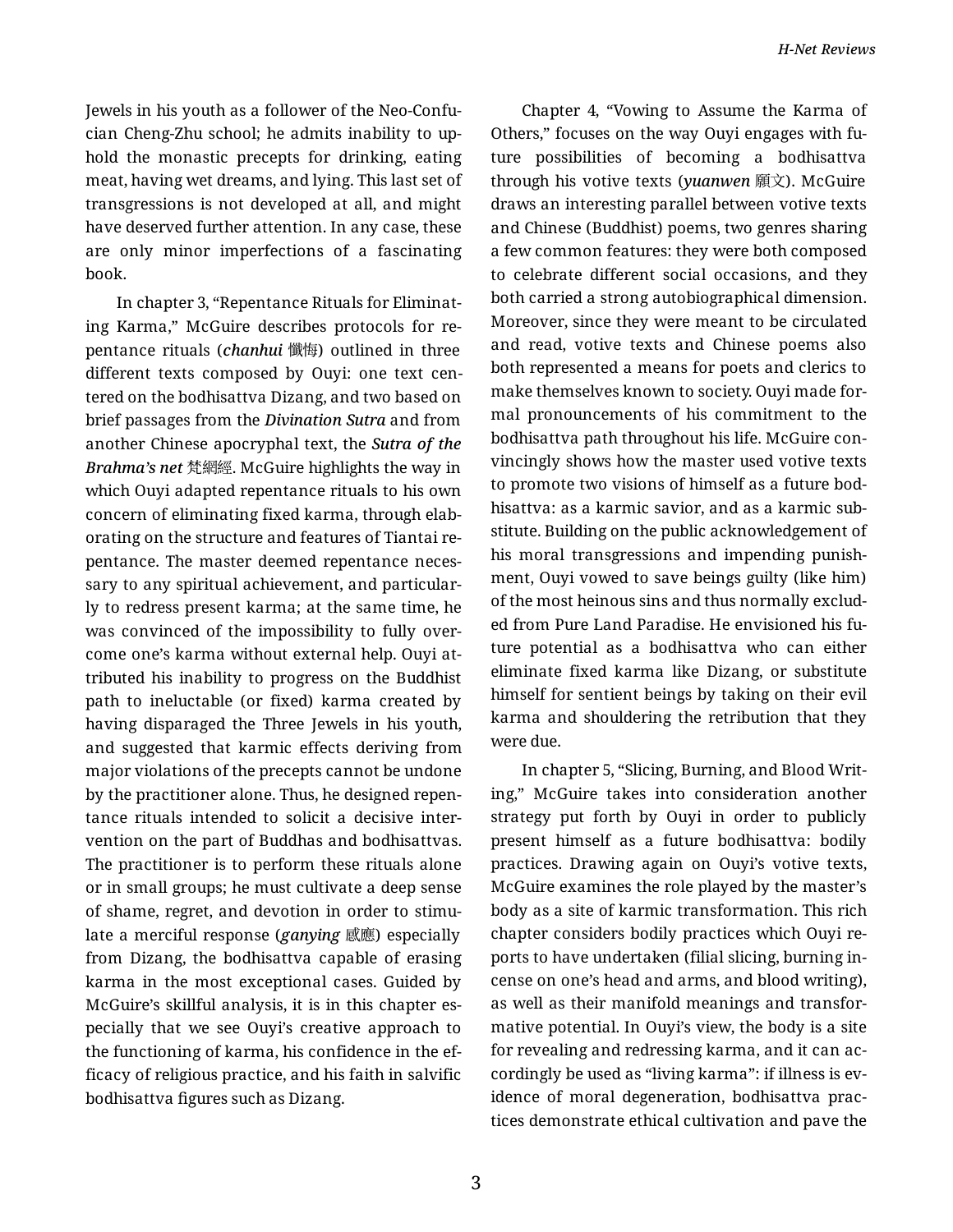way for future goodness. Bodily practices partici‐ pate in the destruction of one's former self and in the creation of a bodhisattva by removing past karmic effects and purging one's self of evil. There‐ fore, the body represents for Ouyi not only a prod‐ uct of previous karma and a source of suffering, but also a vehicle for karmic transformation. Di‐ rected by Ouyi to various ends, all bodhisattva practices thus have the potential to transform oth‐ er living beings and the self. In this last chapter, McGuire shows that, besides making known his de‐ sire to become a bodhisattva through votive texts, Ouyi also displayed it through his own body.

McGuire concludes with some considerations on Ouyi's karmic worldview and its normative im‐ plications. She helps reveal the extent to which the Buddhist notion of karma can infuse every event in the life of practitioners of great significance, with each experience being seen as the result of past actions and, in turn, as having karmic reper‐ cussions. At the same time, McGuire emphasizes that in Ouyi's understanding of karma there is no place for fatalism based on strict mechanistic causality, nor for eschewing of responsibilities based on the doctrine of emptiness. Caught be‐ tween the awareness of his grave transgressions and the inscrutability of their karmic effects, this master responded with the confidence that reli‐ gious practice can help practitioners change their fate. In addition, when religious practice proves to be insufficient, practitioners can always rely on the grace of Buddhas and bodhisattvas, and they can further aspire to become bodhisattvas them‐ selves in order to ease other living beings of their karmic burden. McGuire analysis succeeds in re‐ vealing the richness and the complexity of Ouyi's "organic" view of karma as something real, as something that though inscrutable can be ascer‐ tained, as malleable, and as having transforma‐ tive potential. She stresses how Ouyi's understand‐ ing of karma strongly motivates his religious prac‐ tice: for the master, karmic obstacles have the po‐

tential to be transformed into karmic opportuni‐ ties.

McGuire's study brings out some important themes that call our attention to the continuity of Buddhist traditions, as a number of Ouyi's atti‐ tudes and concerns were still relevant in the twen‐ tieth century. In an autobiographical document (*Zixing lu* 自行錄), Chan Master Laiguo 來果禪師 (1881-1952) also reports having engaged in filial slicing to help heal his father,[1] and I have person‐ ally observed bodily practices such as blood writ‐ ing, and burning incense on head and arms, in contemporary Chinese monasteries. Xuyun's 虛雲 (ca. 1864-1959) advocacy of the validity of all Bud‐ dhist methods of practice, as well as his firm con‐ demnation of parochial divisions,[2] suggest that nonsectarian approaches can be found through‐ out Chinese Buddhist history and might deserve more attention alongside divisions and conflicts within this religious tradition. Hongyi 宏一 (1880-1942), who was one of Ouyi's later biogra‐ phers, was also concerned by the validity of his precept reception,[3] and also like Ouyi he appar‐ ently engaged in divination practices based on the *Divination Sutra*.[4]

McGuire's "internal" approach provides the most advantageous point of view for exploring the frame of mind of a Buddhist practitioner. By con‐ ducting her study from Ouyi's inner perspective, McGuire is able to explain how this eminent mas‐ ter tried to resolve contradictions inherent in Bud‐ dhist doctrine and practice: for example, how he reconciled the tension between the practice of div‐ ination and its condemnation in the Buddhist tra‐ dition, or between practices such as filial slicing and the notion of the insubstantiality of the body. Nevertheless, McGuire's fascinating journey into Ouyi's inner world as seen through the prism of karma also has the limitation of leaving out his outer world altogether, both in space and in time. Only textual sources produced by Ouyi are consid‐ ered; therefore we only see what Ouyi saw about himself, and we only know what Ouyi wanted us to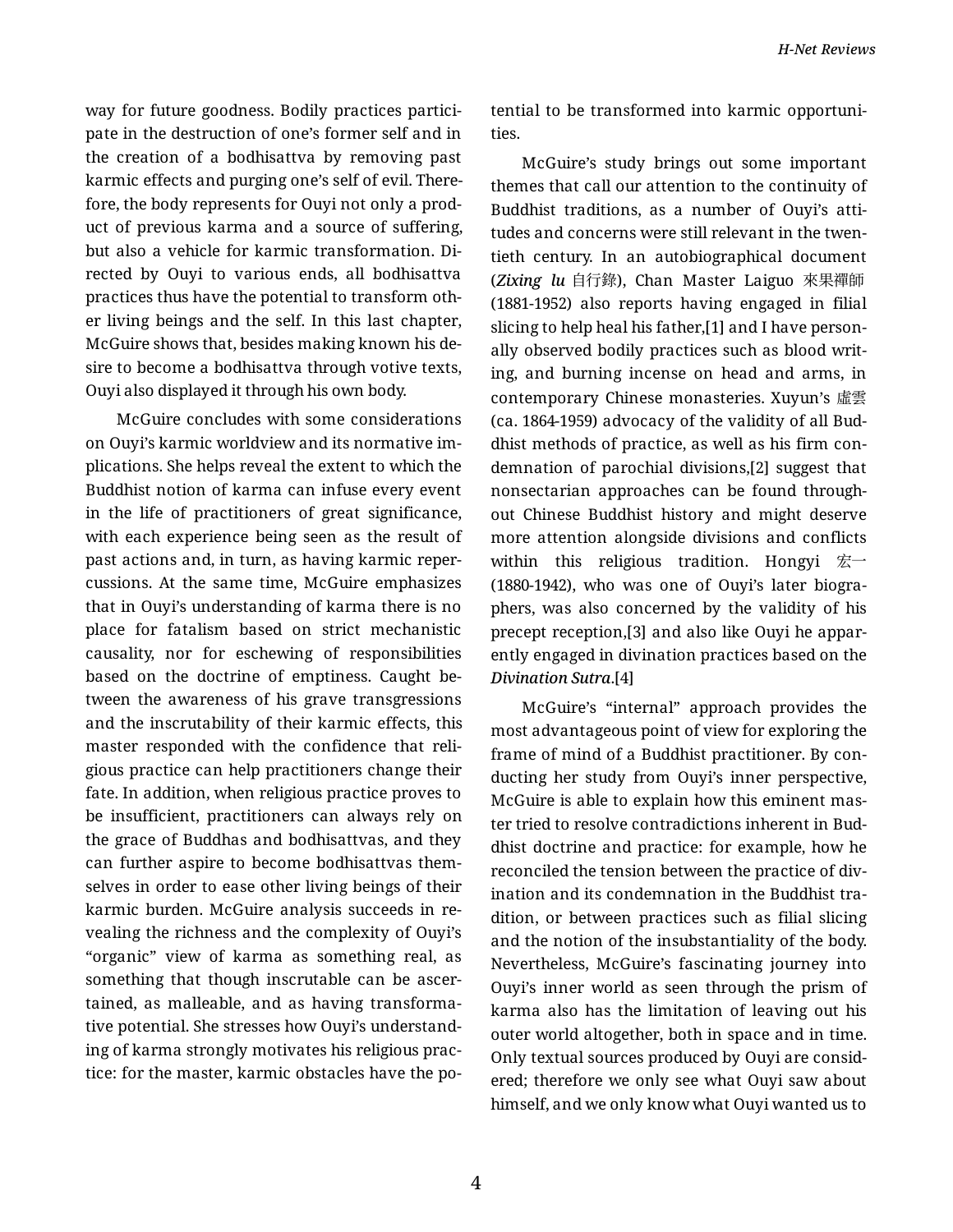know. Other sources could have provided, on one side, the historical context in which his thought took shape and his action took place, and, on the other side, a set of external points of view on this religious figure. In the first chapter, we do learn how this master was perceived by his later biogra‐ phers; but Ouyi is never really put into dialogue with his contemporaries, nor he is inserted into or evaluated within a wider Buddhist perspective. This is especially regretful given the scarcity of scholarly works on Ming-dynasty Buddhism in general, and on this religious figure in particular. We only hear Ouyi's voice, but we do not perceive the background in which this voice is situated, nor the choir from which it emerges and differentiates itself. We hear him complaining of his undeserved fame, but we actually do not even know when and how he acquired it. This is in my opinion the only significant shortcoming of this otherwise well-re‐ searched book.

Overall, *Living Karma* is an invaluable study that not only rescues from scholarly oblivion one of the most influential Buddhist figures of Ming-dy‐ nasty China, but also sheds light on the complexity and coherence of his inner world and ritual prac‐ tices by showing how they were shaped by his un‐ derstanding of karma.

Notes

[1]. Laiguo 来果, *Laiguo chanshi guanglu* 來果禪 師廣錄 (Shanghai: Shanghai guji chubanshe, 2006), 513.

[2]. Daniela Campo, *La construction de la sain‐ teté dans la Chine moderne: la vie du maître boud‐ dhiste Xuyun* (Paris: Les Belles Lettres, 2013).

[3]. Raoul Birnbaum, "Glimpses of an Inner Life: Master Hongyi (1880-1942), the Healing Bud‐ dha, and the Power of Vows," in *The Cult of the Healing Buddha in East Asia*, ed. Bernard Faure (Honolulu: University of Hawai'i Press, forthcom‐ ing).

[4]. According to his disciple Mengcan: Esther Maria Guggenmos, "The Buddhists' Fascination with Divination: Tracing the Tentative Formation Process of a Believers' Community," paper present‐ ed at the international conference "Buddhism af‐ ter Mao: Exploring Chinese Models of Religious Production," organized by Ji Zhe, October 17-18, 2014, Inalco, Paris.